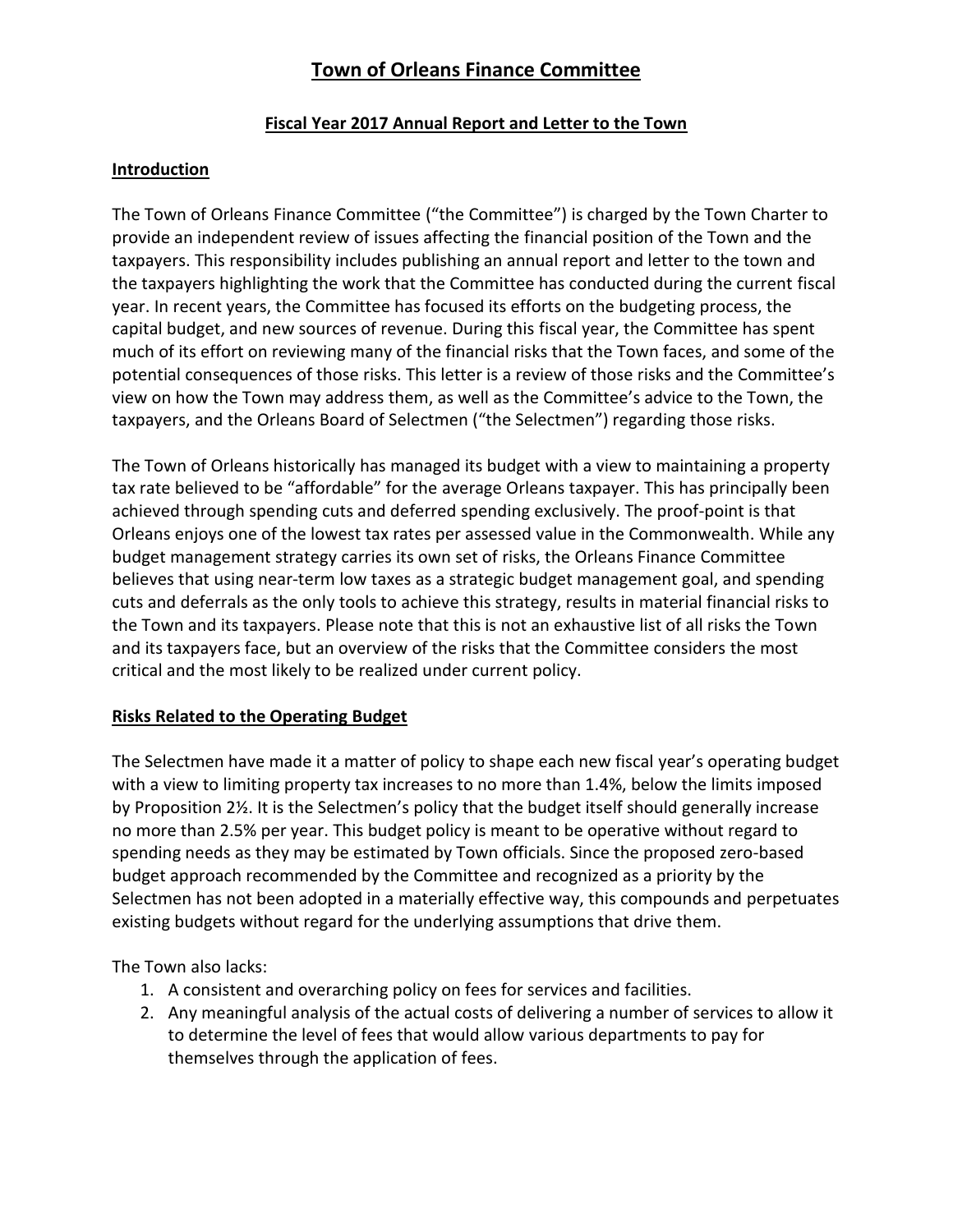3. Efforts to maximize potential revenue streams from revenue-generating assets, and has foregone potentially significant operating revenue opportunities over a period of many years.

The Committee has identified one major risk related to this strategy of managing for the tax rate using spending cuts and deferred spending.

**Risk of Service Denial**: The Town offers a wide array of services to its taxpayers. Many of these services are of a critical nature for the well-being of its taxpayers; many others are critical for the upkeep of the Town itself. Managing the operating budget specifically oriented to the tax rate ignores the fact that cuts in the operating budget to meet that goal will sooner or later result in the denial of some of these services.

#### **Risks Related to the Capital Improvement Plan**

One way that the Selectmen have, over the past several decades, sought to manage the budget with a view to minimizing taxes is to defer capital spending. The Committee has identified a number of risks associated with the deferral of capital spending.

Risk of Increased Taxes: As noted in the Committee's letter to the Selectmen dated March 23<sup>rd</sup>, 2016, deferral of capital spending does not result in lower spending over time. Inflation in the costs of goods, services, and labor generally result in a higher net cost to taxpayers once a deferred capital project is eventually executed. Deferring a significant capital cost does not lower the impact to the tax rate if that project is eventually executed. The only way to mitigate the property tax impact of a major capital project is to either: a) cancel it entirely; or b) find a non-property-tax source of revenue to help pay for it. Moving it into the future creates the almost certain risk of greater property tax increases to pay for increased costs.

**Risk of Affordability to Taxpayers**: Although there is no consensus on specifically what the term "affordability" means for Orleans taxpayers, there does appear to be a general consensus among participants in the discussion on the CIP that bringing the costs of the CIP forward would make the tax rate unaffordable to many Orleans taxpayers. There is a significant risk that, if the Town executes the CIP in a five-year time frame, and at the same time does not find new, nonproperty-tax sources of revenue, the property tax rate would increase significantly and could indeed become unaffordable for many taxpayers.

One suggestion to manage this risk is to space the spending recommended in the CIP over a longer period of time. The Committee recognizes that this alternative might be able to lower the risk of increased spending on the property tax rate in any one year. However, it does nothing to mitigate the risk of overall increased costs to taxpayers and, as noted elsewhere in this letter, risks significant overall increases in total property taxes.

The Committee would also like to note that the risk of increased property taxes is unlikely to be made up for by investment gains for anyone who, at the margin, will be materially affected by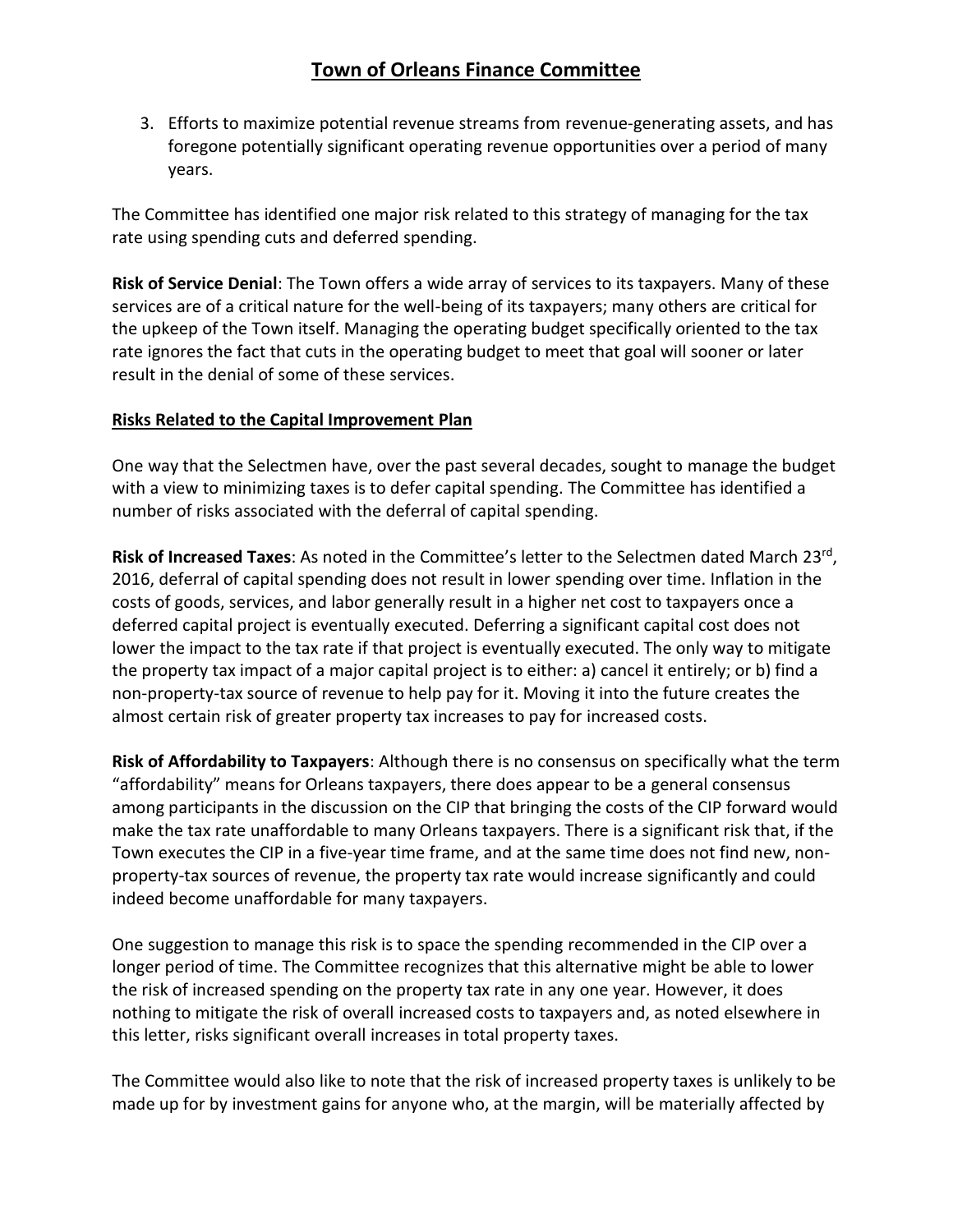such increased taxes. Statistics indicate that individuals and families living on retirement savings withdrawals and fixed incomes such as Social Security and pensions do not have sufficient value in their investments and savings to offset significant increases in property tax rates. $1$ 

**Risk of Increased Financing Cost**: The United States economy remains for the moment in a historically low interest rate environment. The Town can currently finance its capital projects for up to five years through Bond Anticipation Notes ("BANs") at an interest rate of approximately 0.4%. Municipal bonds issued by a AAA borrower such as the Town currently carry an annual interest rate of approximately 2.75%, well below historic rates. There is no certainty that these low rates will be maintained. Any material increase in interest rates will have a negative impact on the cost of borrowing to finance capital projects, which will lead to higher taxes for Town property owners.

**Risk of Losing Other Wastewater Revenue Sources**: Federal and state government agencies currently offer a number of low-cost revenue sources to fund wastewater spending. Examples include the State Revolving Fund, the Department of Agriculture, and others. These low, or in some cases, no-cost funding sources are limited in both time and amount. Deferring wastewater capital spending means that the Town may lose its eligibility for these programs, that the programs may become oversubscribed, or that the programs themselves may expire or run out of funds. Should the Town defer wastewater spending to the point where any of these funding opportunities are unavailable, and then decide to undertake that spending, the outcome would materially increase the cost to Orleans taxpayers.

A further risk of lost revenue of long-term deferral of wastewater spending is the loss of septage revenue. The current wastewater capital plan includes the construction of a septage treatment facility, which is projected to generate significant revenues to offset system operating costs. If this treatment facility is delayed too long, there is a risk that the Cape Cod septage market will permanently change and make the construction of such a facility unviable. This would increase the wastewater system's operating costs, which increased costs would be passed on to Orleans residents.

**Risk of Workplace Health and Safety Deficiencies**: The Town is aware of a significant number of health and safety violations at a number of Town facilities, including Department of Public Works ("DPW") garages, maintenance facilities, storage spaces, and other buildings and facilities. Despite being aware of these deficiencies, many of which have been publicly recognized by relevant county or state bodies, the Town has not generally taken affirmative steps to remediate or cure these deficiencies. If there is an accident or incident in which a person or private property is injured, and such incident can be attributed to one or more of these deficiencies, the Town could be found liable for any damages suffered as a result.

 $\overline{a}$ 

 $^1$  The average saver over 60 years of age has approximately \$172,000 in savings: http://www.fool.com/investing/general/2015/10/03/the-average-americansretirement-savings-by-ageand.aspx.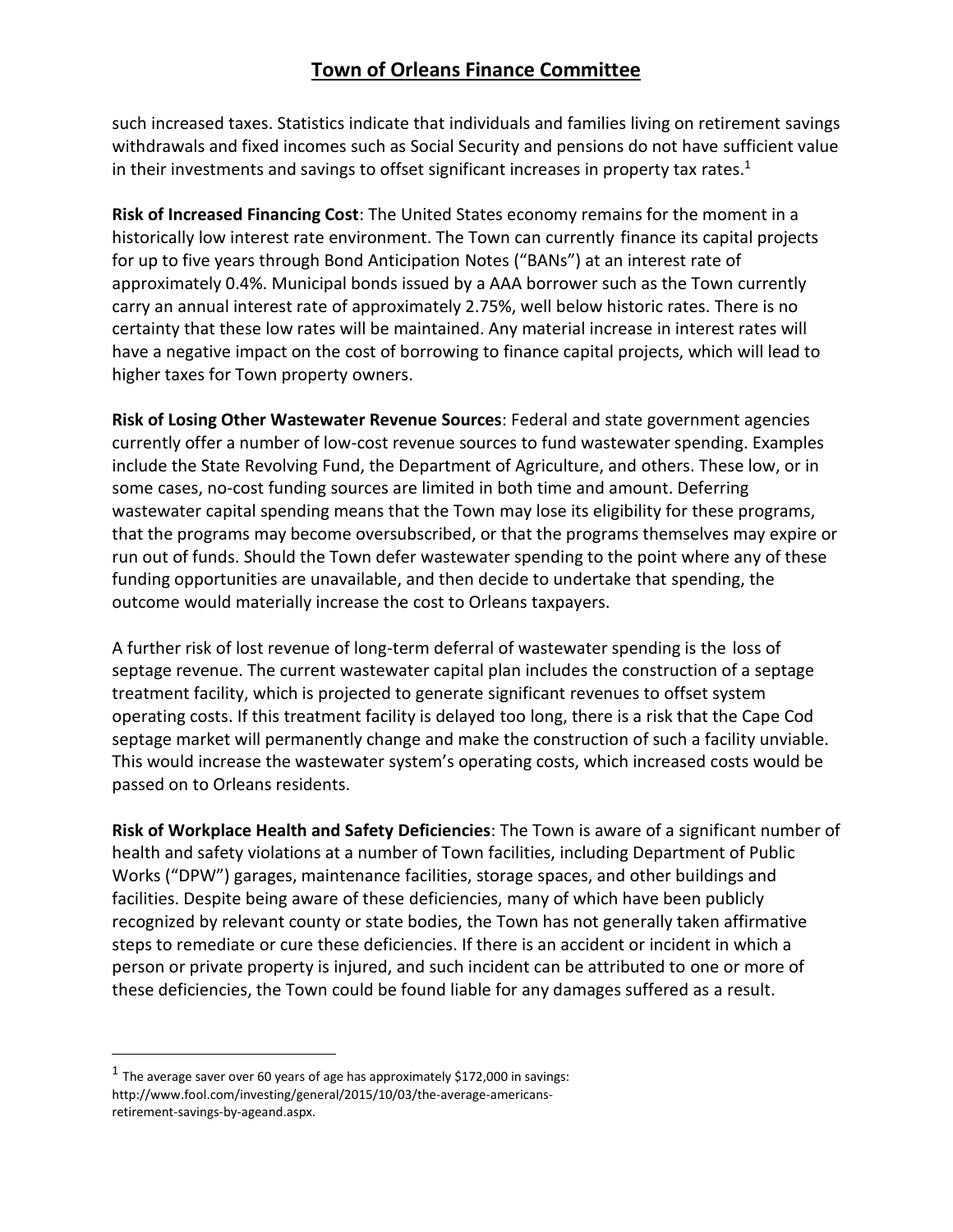**Risk of Denial of Services**: Many Town assets and personnel that provide critical services to the Town are, when not in active service, located in facilities inadequate for their minimum maintenance needs, and the Town is aware of these deficiencies. Should the Town be unable to render a critical service that results in an injury, death, or property damage, the Town may be held liable for any damages suffered as a result.

**Risk of Facilities Failure**: The Town owns and operates a number of facilities used by the public. Many of these facilities are deteriorating and in need of investment to maintain their physical plant. Should the Town continue to defer investment in these capital needs, there is a risk of significantly greater cost in the near- to medium-term if there is a critical failure in any of these facilities that would cost significantly more to fix on an emergency basis than if preventive investment been prudently maintained.

**Risk of Beach Erosion**: Nauset and Skaket beaches are significant revenue sources for the Town. Scientific studies indicate that there is an erosion problem at Nauset Beach that will cause it to shrink in the coming years. The Selectmen have chosen to defer investment in the proposed Nauset Beach retreat program over approximately 10 years. If erosion at Nauset Beach exceeds the projected rate, there is the risk of losing significant amounts of revenue from Nauset Beach, not only for beach parking, but, perhaps more significantly, from the related impact on businesses throughout the Town that depend on tourism that the Town presently enjoys. Deferment also carries the risk of incurring greater than anticipated investment costs for critical needs. The realization of this risk would be significant as it represents both lost revenue and increased costs, both of which would have to be borne by property tax payers.

**Risk of Deferred Water Quality Investment**: Orleans' waterways and water access are generally recognized as the Town's most valuable assets and one of the primary reasons that the Town has so many visitors and non-resident taxpayers. The Town has recognized that water quality has been deteriorating over many years, in some cases making some of our waterways unusable, impaired, or materially less attractive for residents and visitors. If the Town does not address its water quality issues, there is a risk that many of our water bodies will become less attractive for residents and visitors (including commercial fishermen), and generate less direct and indirect revenue than they currently do, with any revenue decrease borne by property tax payers.

**Risk of Foregone Revenue**: The Town relies heavily on residential taxpayers for revenue: in FY2016, approximately 92% of Town revenues came from residential property taxes. The Town has not, as a rule, sought revenue from non-property-tax sources other than the beaches and passive revenue collection from such items as excise, meals, and hotel taxes, despite the potential for significant non-tax revenue sources. There is material financial risk to taxpayers that, if the Town does not pursue additional, non-property-tax revenue sources, residential taxpayers will continue to bear an inequitable portion of town expenses.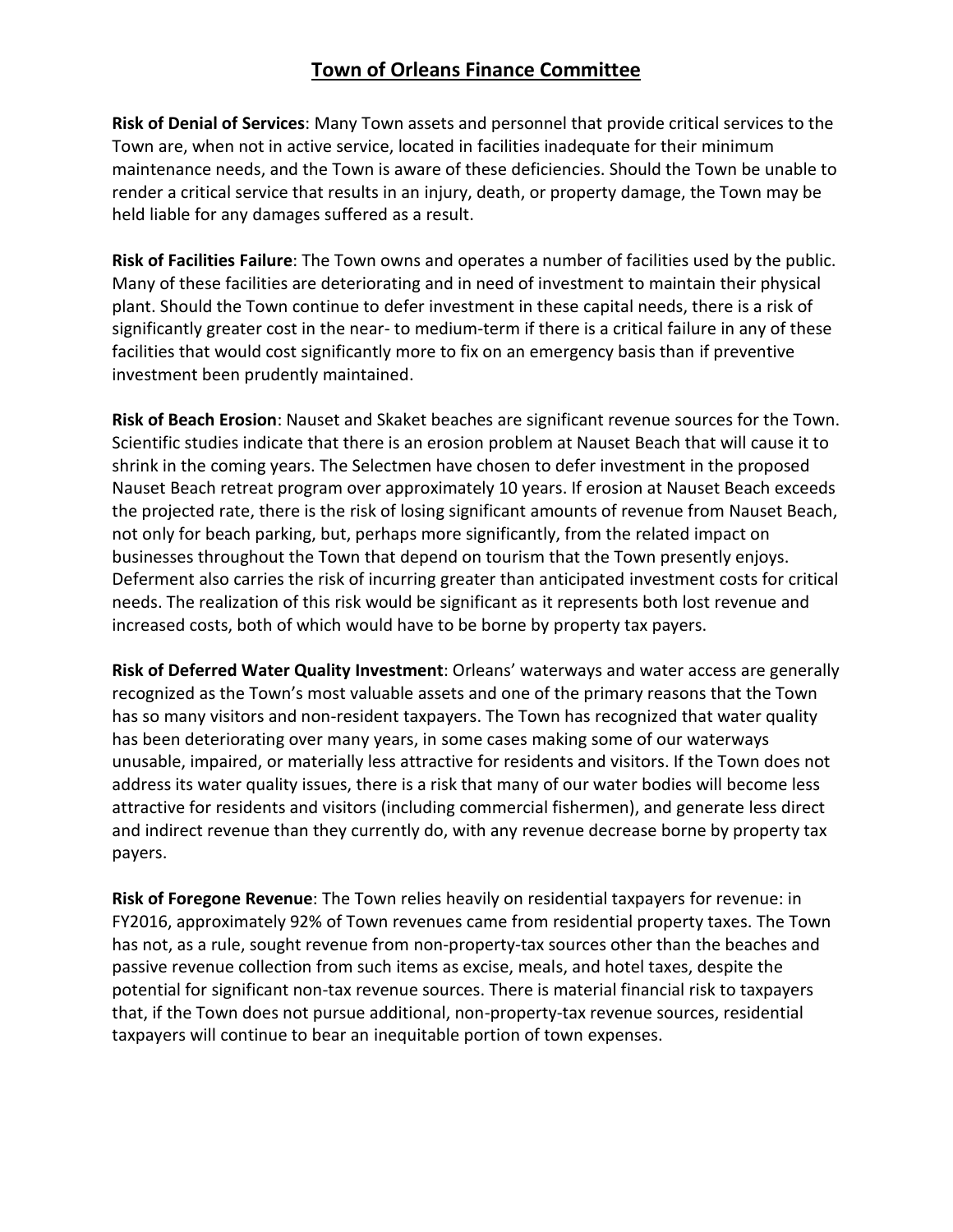### **Conclusions**

The Town of Orleans faces significant financial risks in the coming years. The Finance Committee is charged with advising the Town on matters of significant financial impact. Based on our analysis of the risks outlined in this memorandum, the Committee sees five alternatives for managing the cost of increased capital spending to taxpayers, some of which might be used in combination:

- Bring the costs of the Capital Improvement Plan forward, taking the pain of a significant increase in taxes sooner rather than later, but keeping the overall cost of the CIP lower than if the spending is delayed.
- Delay the CIP over a period of years, potentially lowering the cost of property tax increases in any one year, but recognizing that this will increase the overall costs of CIP implementation over time.
- Cancel one or more projects in the CIP permanently.
- Seek non-property-tax sources of revenue to offset the cost of CIP implementation to taxpayers.
- Establish methods for tax-abatement and tax-deferral for those resident taxpayers where "affordability" can be systemically and fairly demonstrated.

In addition, the Committee recommends that the Town begin to manage its revenue-producing departments (with the exception of Fire and Rescue) on a cost basis, and that all departments that collect fees for their services determine and set their fees to cover 100% of their costs.

Finally, the Committee would recommend that the Board of Selectmen make a firm commitment that, regardless of what choice they make with regard to the Capital Improvement Plan and the property tax consequences of that choice, they commit to making further policy choices that will, under all circumstances, make those spending choices "affordable". The Committee recommends that the Selectmen not limit themselves to using the property tax rate either as the sole source of revenue to fund the CIP, or as a simple justification for not making the critical infrastructure investments that the Town needs to continue to be a vibrant and sustainable community.

To thatend, the Committee recommends that the Town pursue any and all policies to ensure the CIP's affordability, which policies may include (but not be limited to) some of the following:

- Adopting a fee structure for the beaches as recommended in the Committee's March 23<sup>rd</sup>, 2016 letter to the Board of Selectmen.
- Seeking grants from the Commonwealth of Massachusetts for beach stabilization.
- Setting fees for Town services to cover 100% of the costs of the delivery of such services.
- Supporting the work of the Revenue Committee and committing to implementing its recommendations to the extent they are consistent with supporting the Town's financial goals.